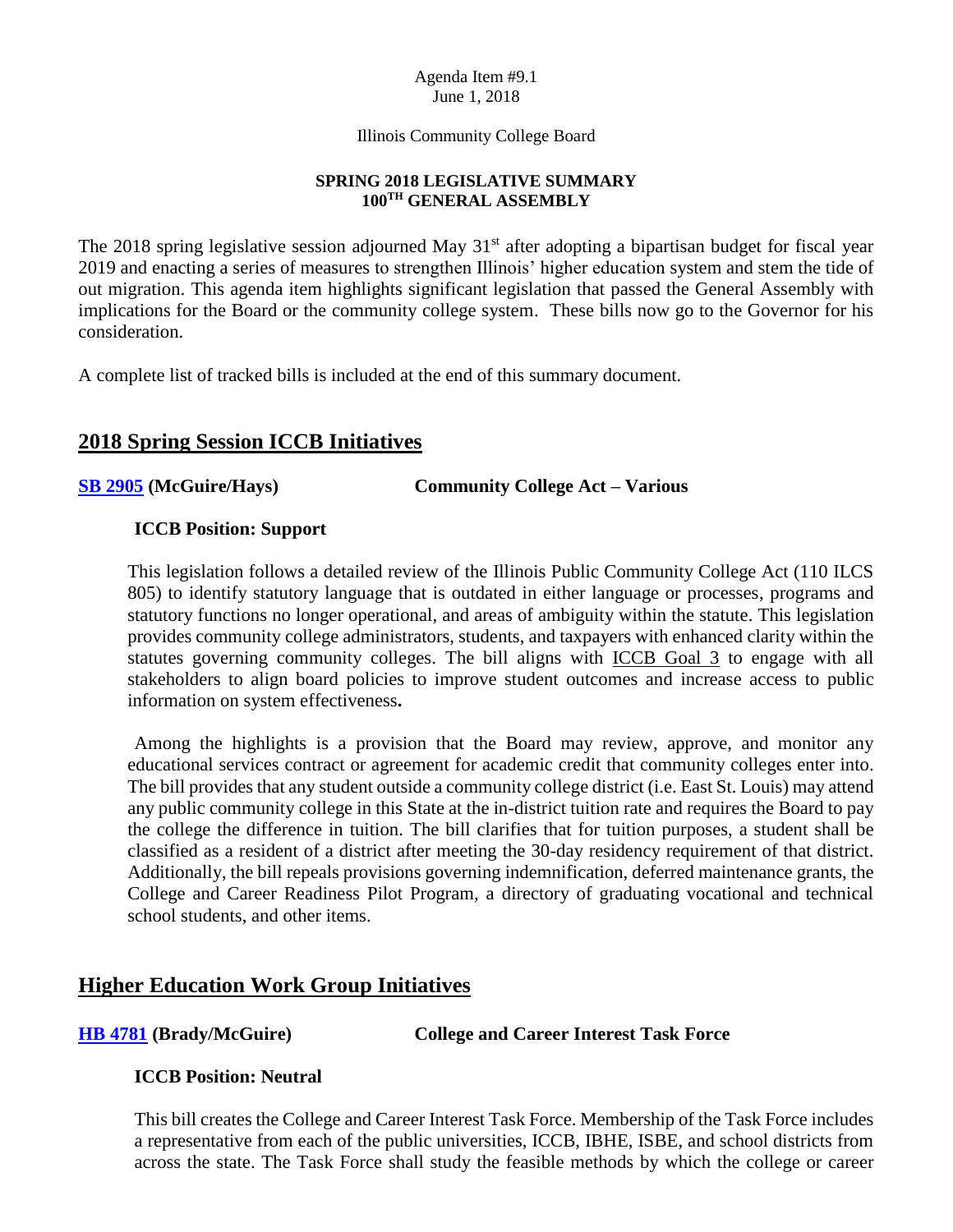interest data of a high school student in this State may be collected and shared amongst public institutions of higher education. The Task Force is to submit the findings of the study to the General Assembly on or before January 30, 2019.

## **[HB 5020](http://www.ilga.gov/legislation/billstatus.asp?DocNum=5020&GAID=14&GA=100&DocTypeID=HB&SessionID=91) (Welch/Bennett) MAP Renewal Priority Deadline**

## **ICCB Position: Support**

The bill requires ISAC to establish a priority deadline for students renewing their Monetary Award Program (MAP) grant that would guarantee renewal if the student still meets the eligibility requirements. Specifically, beginning with the processing of MAP applications for the 2020-2021 academic year, a renewing applicant who files by the published priority deadline date shall receive a grant, subject to appropriation, if he or she continues to meet the program's eligibility requirements. A renewing applicant's failure to apply by the established priority deadline date does not disqualify him or her from receiving a grant if sufficient funding is available to provide awards after that date. The bill aligns with ICCB Goal 1 to smooth the transition for all students into and through postsecondary education.

## **[SB 2354](http://www.ilga.gov/legislation/billstatus.asp?DocNum=2354&GAID=14&GA=100&DocTypeID=SB&SessionID=91) (McGuire/Stuart) Degree Advising, Reverse Transfer, and IBHE Tuition Waiver Limits**

### **ICCB Position: Support**

Starting in 2019-2020, each public college and university student with 30 academic credit hours completed must disclose their degree programs of interest to their college or university for a possible advisement session. Additionally, the bill provides that the Board of Higher Education may not limit the amount of tuition revenue that a public university may waive.

The bill also requires that IBHE and ICCB develop policies to encourage reverse transfer of credits for any student who has accumulated at least 15 hours of academic credit at a community college and a sufficient number of hours of academic credit at a public university in the prescribed courses necessary to meet a community college's requirements to be awarded an associate degree. Students wishing to reverse transfer earned academic credit shall agree to the exchange of transcript information between each community college and university that he or she has attended and shall submit an application and his or her transcripts to a community college for conferral of an associate degree.

The bill aligns with ICCB Goal 1 to smooth the transition for all students into and through postsecondary education.The bill also aligns with ICCB Goal 2 to contribute to the economic development of Illinois by providing robust workforce training, increasing credential attainment, and closing the skills game through talent pipeline management.

## **[SB 2927](http://www.ilga.gov/legislation/billstatus.asp?DocNum=2927&GAID=14&GA=100&DocTypeID=SB&SessionID=91) (McGuire/K. Burke) AIM HIGH Grant Pilot Program**

## **ICCB Position: Monitor**

The bill creates the AIM HIGH Grant Pilot Program to encourage access and affordability of Illinois public universities. Beginning with the 2019-2020 academic year, each public university may establish a merit-based scholarship pilot program to award grants to Illinois citizens with qualifying income, GPAs and test scores. Funds would be provided through the Illinois Student Assistance Commission to universities who participate to match institutional dollars. Participation in the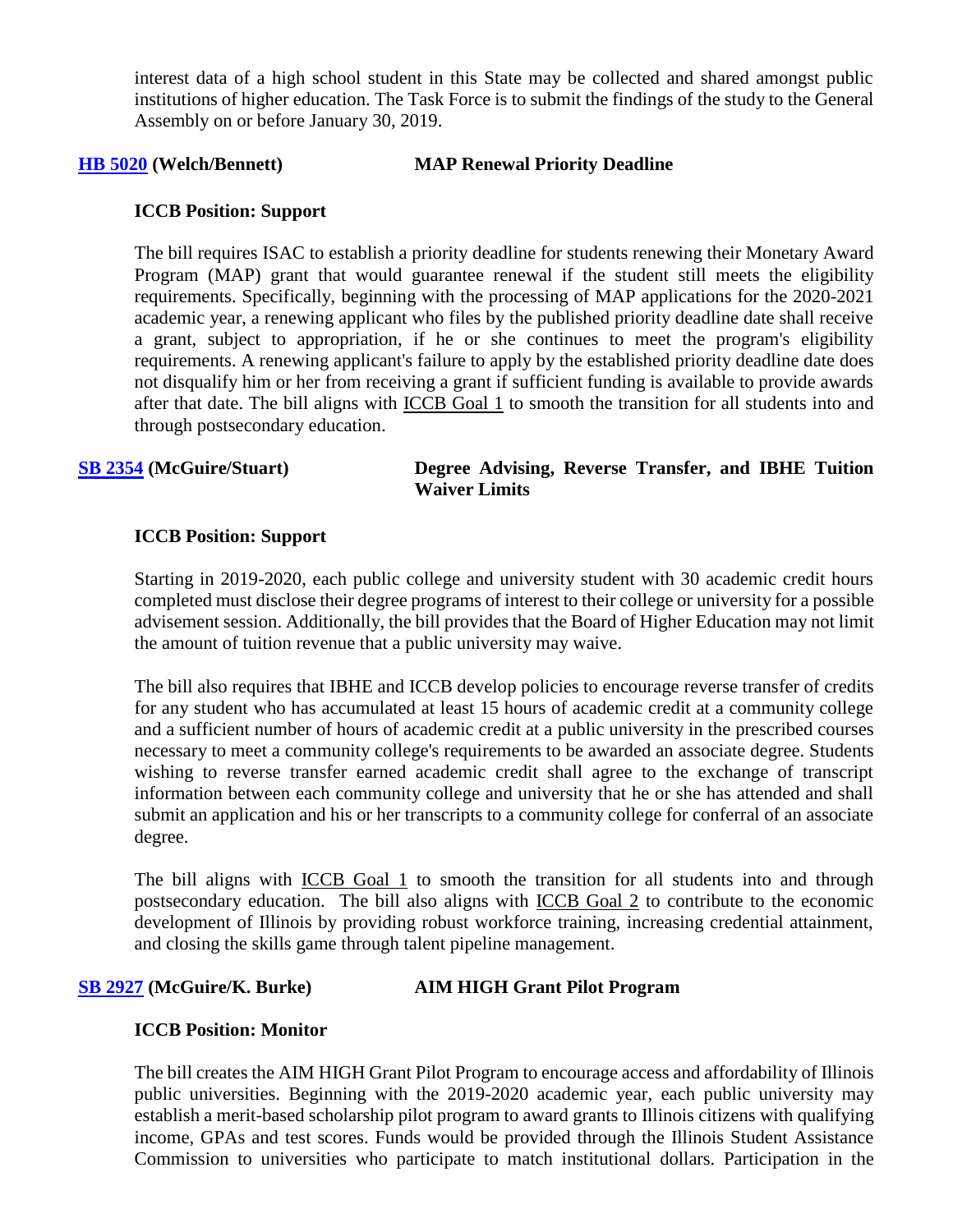program will be tracked by ISAC and reported back to the Illinois General Assembly. The pilot program is repealed on October 1, 2024.

# **Legislation Effecting the ICCB**

## **[HB 5547](http://www.ilga.gov/legislation/billstatus.asp?DocNum=5547&GAID=14&GA=100&DocTypeID=HB&SessionID=91) (Andrade/Martinez) Auditor General - Cybersecurity**

## **ICCB Position: Monitor**

The bill amends the Illinois State Auditing Act by adding a section on Cybersecurity. The Auditor General shall review State agencies and their cybersecurity programs and practices, focusing mostly on agencies holding large volume of information. Any findings would be included within the applicable State agency's compliance examination report.

## **[HB 5611](http://www.ilga.gov/legislation/billstatus.asp?DocNum=5611&GAID=14&GA=100&DocTypeID=HB&SessionID=91) (Andrade/Martinez) Department of Innovation and Technology (DoIT)**

## **ICCB Position: Monitor**

The bill creates the Department of Innovation and Technology Act to codify the changes made in Executive Order 2016-001. Creates the Department of Innovation and Technology and abolishes the Information Technology Office within the Office of the Governor and transfers its functions, personnel, and property to Department of Innovation and Technology. The bill provides for the transfer of information technology functions from specified State agencies, boards, and commissions to the Department of Innovation and Technology and provides for the powers and responsibilities of the Department. The information technology functions of the ICCB are *not* transferred to DoIT; however, the Department will continue to provide information technology services to the Board.

The bill also creates the Illinois Information Security Improvement Act and establishes the Office of the Statewide Chief Information Security Officer within the Department of Innovation and Technology. Creates the position of Statewide Chief Information Security Officer to serve as the head of the Office.

### **[HB 5814](http://www.ilga.gov/legislation/billstatus.asp?DocNum=5814&GAID=14&GA=100&DocTypeID=HB&SessionID=91) (McSweeney/T. Cullerton) Prompt Payment Interest**

### **ICCB Position: Monitor**

The bill provides that for the fiscal year beginning July 1, 2019, and for each fiscal year thereafter, the State budget shall include a separate line item request appropriating moneys to each State agency for interest due under the State Prompt Payment Act.

### **[SB 1453](http://www.ilga.gov/legislation/billstatus.asp?DocNum=1453&GAID=14&GA=100&DocTypeID=SB&LegID=103873&SessionID=91) (McCann/Mussman) Employment & Economic Opportunity for Persons with Disabilities Task Force**

### **ICCB Position: Monitor**

The bill amends the Employment and Economic Opportunity for Persons with Disabilities Task Force Act to add CMS, DJJ, IBHE, and ICCB to the Task Force and adds requirements to the Task Force relative to post-secondary transition of youth with disabilities to employment, post-secondary education and training, community living, and other adult activities. Repeals the Interagency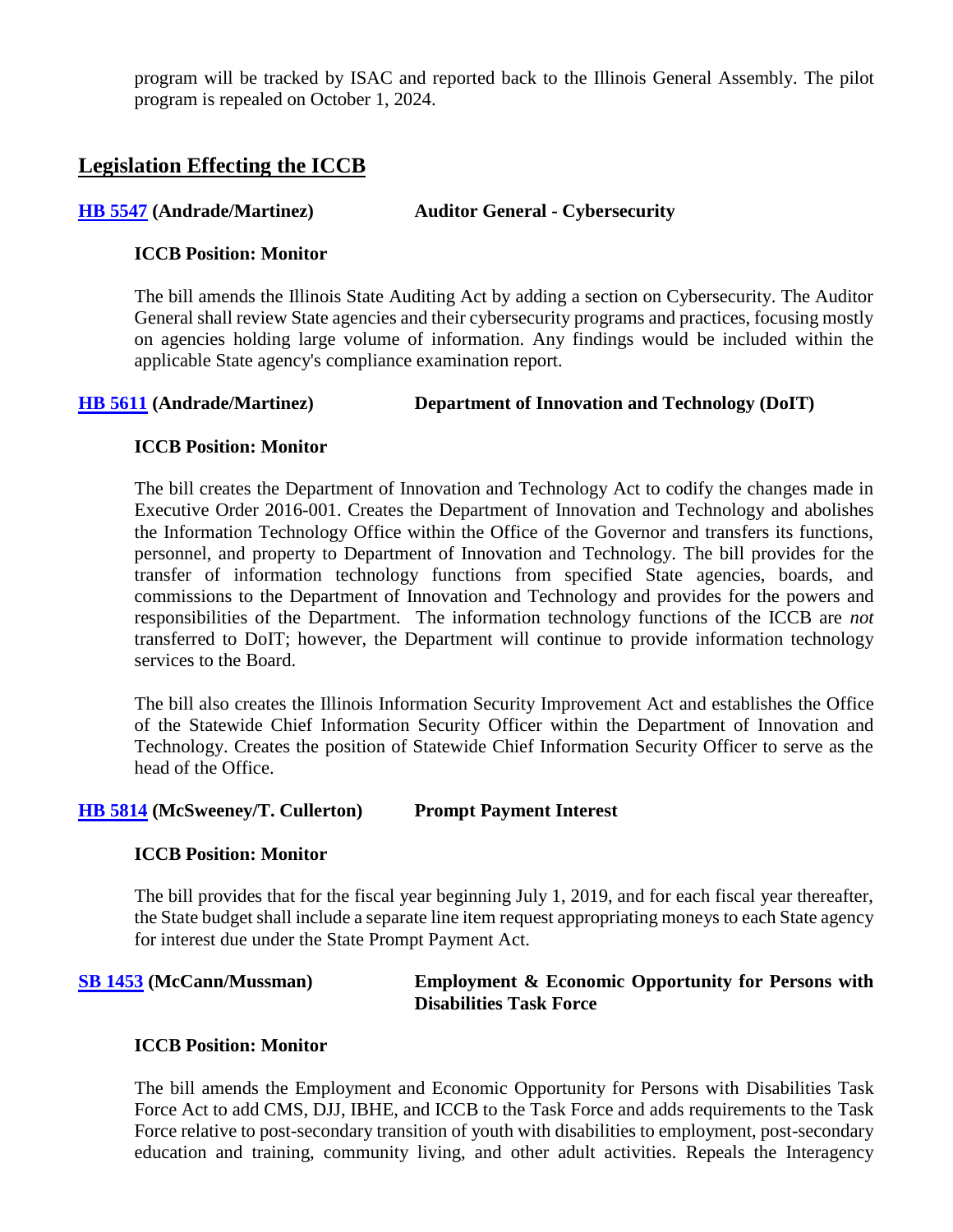Coordinating Council Act and amends the Persons with Disabilities on State Agency Boards Act to make a conforming

### **[SR 1647](http://www.ilga.gov/legislation/billstatus.asp?DocNum=1647&GAID=14&GA=100&DocTypeID=SR&SessionID=91) (Lightford) College Completion Rates**

## **ICCB Position: Support**

The resolution recognizes that there are significant disparities in college degree completion rates for low-income and first generation college students and students of color at institutions across the State. Commits to closing statewide racial and socioeconomic degree attainment gaps and institutional achievement gaps and encourages institutions of higher education to implement and expand existing student success efforts that have evidence of improving educational outcomes for low-income and first generation college students and students of color. Urges the State's P20 Council is to update the State's 60 by 25 goal to include equity-focused targets aimed at closing institutional racial and socioeconomic achievement gaps.

The bill aligns with ICCB Goal 1 to smooth the transition for all students into and through postsecondary education.The bill also aligns with ICCB Goal 2 to contribute to the economic development of Illinois by providing robust workforce training, increasing credential attainment, and closing the skills game through talent pipeline management.

## **Legislation Effecting the Community College System**

**[HB 4242](http://www.ilga.gov/legislation/billstatus.asp?DocNum=4242&GAID=14&GA=100&DocTypeID=HB&SessionID=91) (McSweeney/T. Cullerton) Sexual Harassment Settlements – Public Information**

## **ICCB Position: Monitor**

When a unit of local government, school district, community college district, or other local taxing body enters a severance agreement with an employee or contractor because the employee or contractor was found to have engaged in sexual harassment or sexual discrimination, the public body shall publish specified information on its Internet website, if one is maintained, and make available such information to the news media for inspection and copying within 72 hours of the taxing body's approval of the severance agreement. No unit of local government, school district, community college district, or other local taxing body shall incur liability as a result of its compliance with required disclosures, except for willful or wanton misconduct and disclosure requirements do not supersede the confidentiality provisions of a severance agreement.

### **[HB 4346](http://www.ilga.gov/legislation/billstatus.asp?DocNum=4346&GAID=14&GA=100&DocTypeID=HB&LegID=109012&SessionID=91) (Jones/Harris) Black History Course**

### **ICCB Position: Neutral**

The bill requires every public institution of higher education and community college to offer a course studying the events of Black History. Allows public institutions of higher education and community colleges to meet the requirement by offering an online course.

## **[HB 4858](http://www.ilga.gov/legislation/billstatus.asp?DocNum=4858&GAID=14&GA=100&DocTypeID=HB&LegID=110224&SessionID=91) (Pritchard/Syverson) Industrial Development Assistance**

**ICCB Position: Support**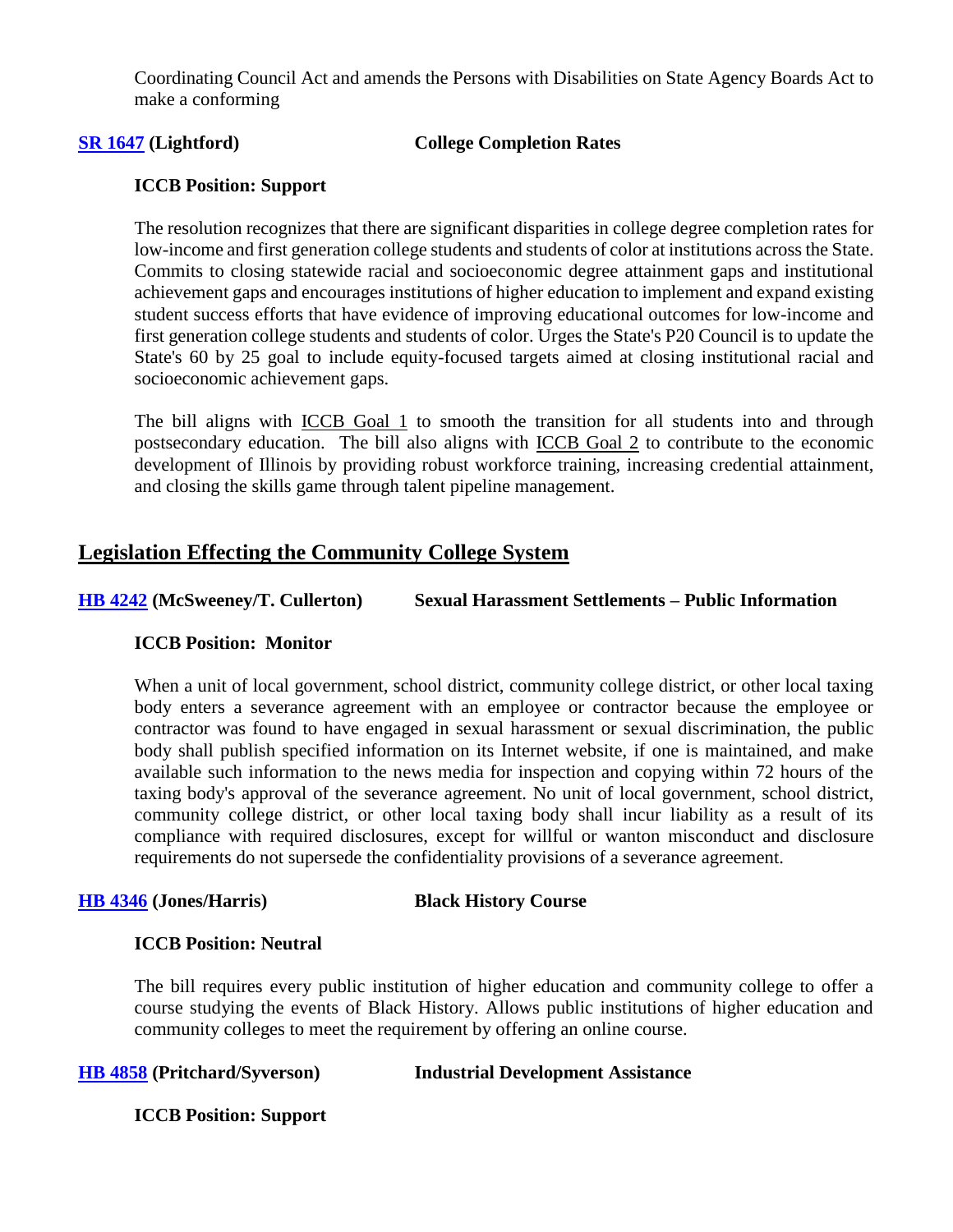The bill amends the current Industrial Development Assistance Law to allow local school districts and community colleges the opportunity to receive grants for the acquisition of land, construction of facilities, or purchase of equipment dedicated solely to the instruction of manufacturing occupations. This program, in its current form, has not been utilized, due to no appropriation of the grant funding. The program was enacted in 1970.

## **[HB 5122](http://www.ilga.gov/legislation/billstatus.asp?DocNum=5122&GAID=14&GA=100&DocTypeID=HB&LegID=110742&SessionID=91) (Welch/Castro) DCFS – Tuition & Fee Waivers**

## **ICCB Position: Neutral**

This bill makes public community college or university tuition and fee waivers available to youth for whom the Department of Children and Family Services (DCFS) has court-ordered legal responsibility, youth who aged out of care at age 18 or older, or youth formerly under care who have been adopted and were the subject of an adoption assistance agreement or who have been placed in private guardianship and were the subject of a subsidized guardianship agreement. The applicant must apply for federal and State grant assistance by completing the FAFSA and the community college or public university that an applicant attends must waive any tuition and fee amounts that exceed the amounts paid to the applicant under the federal Pell Grant Program or the State's Monetary Award Program.

The current DCFS waiver (the state scholarship) program is limited to 53 youth per year. The Department funds a \$511 monthly board payment. Youth in care and youth who aged out at 18+ can already go to community college at no cost as their Pell grant will cover all costs (tuition, fees, supplies) and MAP grant will increase the amount of Pell the student gets refunded to him/her for living expenses (if the student submits FAFSA early enough to get the MAP grant). The bill aligns with ICCB Goal 1 to smooth the transition for all students into and through postsecondary education.

**[HB 5247](http://www.ilga.gov/legislation/billstatus.asp?DocNum=5247&GAID=14&GA=100&DocTypeID=HB&SessionID=91) (Pritchard/Weaver) School Code – Registered Apprentice Program**

## **ICCB Position: Neutral**

This bill amends the School Code to allow all high school students aged 16 or older to participate in "registered apprenticeship programs" and waive all non-academic requirements mandated for graduation from a high school. The bill allows apprentices in the program to earn postsecondary credit towards a certificate or degree, as applicable. Finally, the bill requires ISBE to implement rules allowing participation in the program no later than 6 months following the effective date of the Act. The bill aligns with ICCB Goal 1 to smooth the transition for all students into and through postsecondary education.

### **[SB 35](http://www.ilga.gov/legislation/billstatus.asp?DocNum=35&GAID=14&GA=100&DocTypeID=SB&SessionID=91) (Harmon/Welch) Immigration Safe Zones Act**

## **ICCB Position: Monitor**

The bill creates the Immigration Safe Zones Act. On and after the effective date of the Act, all applications, questionnaires, and interview forms used in relation to benefits, opportunities, or services provided by a State agency or in-State or in-district tuition verification, scholarships, grants, or services provided by a public elementary or secondary school or public institution of higher education shall be promptly reviewed by that State agency, school, or institution, and any questions regarding citizenship or immigration status, other than those required by statute, ordinance, federal law, or court order, shall be removed within 60 days after the effective date of the Act.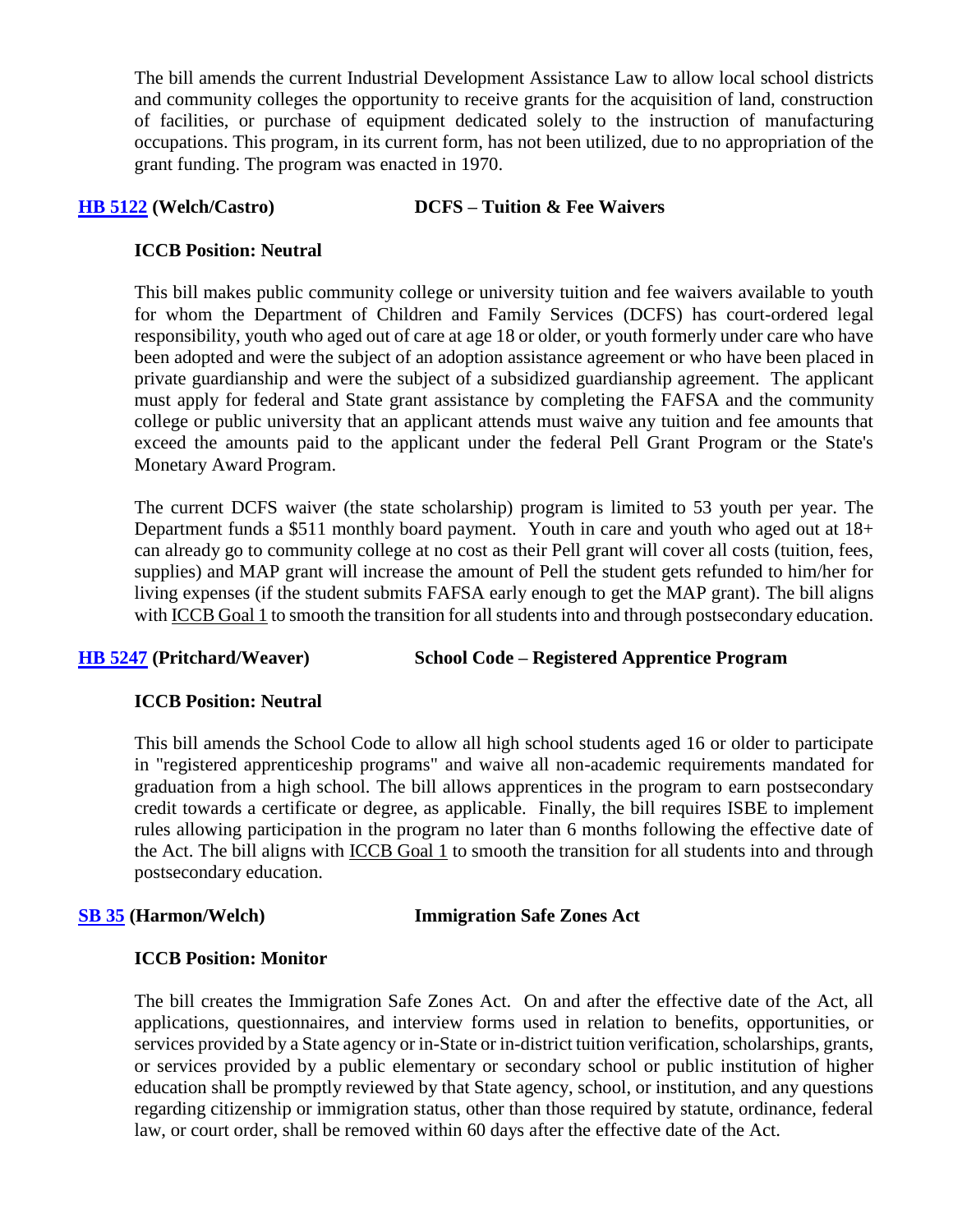The Attorney General by April 1, 2019, in consultation with appropriate stakeholders, shall publish model policies, limiting assistance with immigration enforcement to the fullest extent possible consistent with federal and State law ensuring that the following facilities remain safe and accessible to all residents of this State, regardless of immigration status: (1) State-funded schools, including licensed day care centers, pre-schools, and other early learning programs; elementary and secondary schools, and institutions of higher education; (2) State-funded medical treatment and health care facilities, including hospitals, health clinics, emergency or urgent care facilities, nursing homes, group homes for persons with developmental disabilities, community-integrated living arrangements, and State mental health facilities; (3) public libraries; (4) facilities operated by the Office of the Secretary of State; and (5) courts in this State.

## **[SB 2527](http://www.ilga.gov/legislation/billstatus.asp?DocNum=2527&GAID=14&GA=100&DocTypeID=SB&LegID=109343&SessionID=91) (Weaver/Swanson) School Code – Prohibit Limitations on Dual Credit**

## **ICCB Position: Monitor**

The bill amends the School Code to prohibit school boards from limiting the number of dual credit courses a high school student may take or the number of credits a student can receive from dual credit courses. Additionally, the bill states that if a school establishes an online learning program for students that the school board may not limit which students can participate or the number of online courses a student may take or the number of credits they can earn.

Generally speaking, these changes may benefit the community college system because the bill opens the colleges up to think outside the traditional face-to-face dual credit model and allows them to look at using an online approach or satellite model to deliver dual credit within multiple high schools at one time. The bill aligns with ICCB Goal 1 to smooth the transition for all students into and through postsecondary education.

## **[SB 2559](http://www.ilga.gov/legislation/billstatus.asp?DocNum=2559&GAID=14&GA=100&DocTypeID=SB&LegID=109467&SessionID=91) (Stadelman/Wallace) Education Loan Information Pilot Program**

## **ICCB Position: Neutral**

Beginning with the 2019-2020 academic year, ISAC shall develop a 3-year education loan information pilot program for use by each public community college and university that enrolls students who are eligible to receive financial aid. The program requires that each public institution that receives education loan information for a student enrolled at the institution shall provide annually to the student or the parent or guardian of the student certain information (i.e. loan mounts, repayment, and interest) relating to the education loans

Under the program. "education loan" is defined as any State or federal education loan or other loan used primarily to finance a postsecondary education and costs of attendance at a public institution of higher education, including, but not limited to, tuition, fees, books and supplies, room and board.

## **[SB 2838](http://www.ilga.gov/legislation/billstatus.asp?DocNum=2838&GAID=14&GA=100&DocTypeID=SB&SessionID=91) (Bertino-Tarrant/Manley) Dual Credit Partnerships and Faculty Qualifications**

## **ICCB Positon: Support**

The bill amends the Dual Credit Quality Act to require a community college district, upon the request of a school district within the jurisdiction of the community college district, to enter into a partnership agreement with the school district to offer dual credit coursework in the General Education Core Curriculum. The requirements of the partnership agreement maintain academic control and evaluation mechanisms of the community college. The partnership agreement must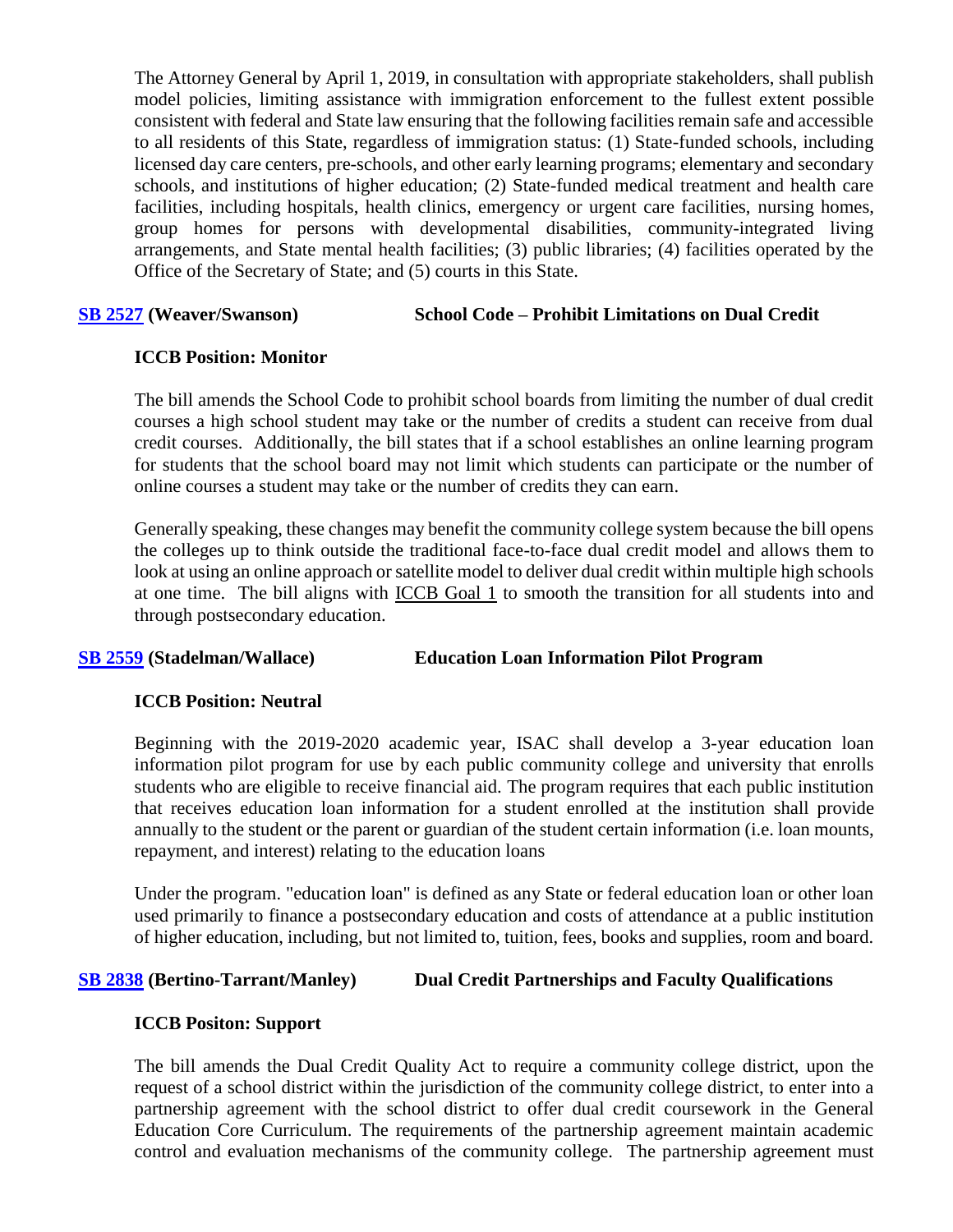include an identification of fees and associated costs that must be paid for dual credit and requires that these fees be reasonable. Under the bill, ICCB and ISBE are required to negotiate a model statewide agreement to be the default agreement after 180 days as it relates to portions that cannot be agreed upon between the local districts and the community colleges

In addition, the bill provides an avenue for teachers who do NOT meet Higher Learning Commission (HLC) and IBHE or ICCB requirements to be qualified faculty to teach dual credit courses under a professional development plan. The bill also allows faculty that meet the minimum standards to teach dual credit, but does not require that they exceed those standards,

The bill provides that on or after the effective date of the amendatory Act, a school district may not enter into a new contract with an out-of-state institution to provide a dual credit course without first offering the community college district in the district in which the school district is located the opportunity to provide the course. Lastly, the bill creates a dual credit grant program for community colleges, subject to appropriation.

The bill aligns with ICCB Goal 1 to smooth the transition for all students into and through postsecondary education.The bill also aligns with ICCB Goal 2 to contribute to the economic development of Illinois by providing robust workforce training, increasing credential attainment, and closing the skills game through talent pipeline management.

## **[SB 2941](http://www.ilga.gov/legislation/billstatus.asp?DocNum=2941&GAID=14&GA=100&DocTypeID=SB&SessionID=91) (McGuire/Mayfield) Transitional Math**

## **ICCB Positon: Support**

This bill includes clean-up amendments to the transitional math section of the Postsecondary Workforce Readiness Act. The changes address details that came up in the transitional math state panel process over the past year with regard to the statewide panel to define transitional mathematics instruction recommendations, transitional mathematics instruction placement and delivery, high school and community college partnership agreements for transitional mathematics instruction, and transitional mathematics instruction statewide financial supports. The bill also expands ISBE's competency-based high school graduation requirements pilot program. This bill aligns with ICCB Goal 1 to smooth the transition for all students into and through postsecondary education.

Of particular significance for the Board, the bill removes a requirement that allows community colleges to submit transitional math courses (offered as a high school course) for reimbursement via ICCB credit hour grants. Rather, the bill allows community colleges to receive reimbursement for these courses, subject to appropriations, in a manner that is consistent with reimbursement rates for community college developmental education courses.

## **[SB 3604](http://www.ilga.gov/legislation/billstatus.asp?DocNum=3604&GAID=14&GA=100&DocTypeID=SB&SessionID=91) (T. Cullerton/Kifowit) Government Severance Pay Act**

## **ICCB Position: Monitor**

The bill creates the Government Severance Pay Act. Under the Act, a unit of government (including community college district) that enters into a contract or employment agreement, or renewal or renegotiation of an existing contract or employment agreement, that contains a provision for severance pay with an officer, agent, employee, or contractor must include a requirement that (1) severance pay provided may not exceed an amount greater than 20 weeks of compensation; and (2) a prohibition of provision of severance pay when fired for misconduct by the unit of government.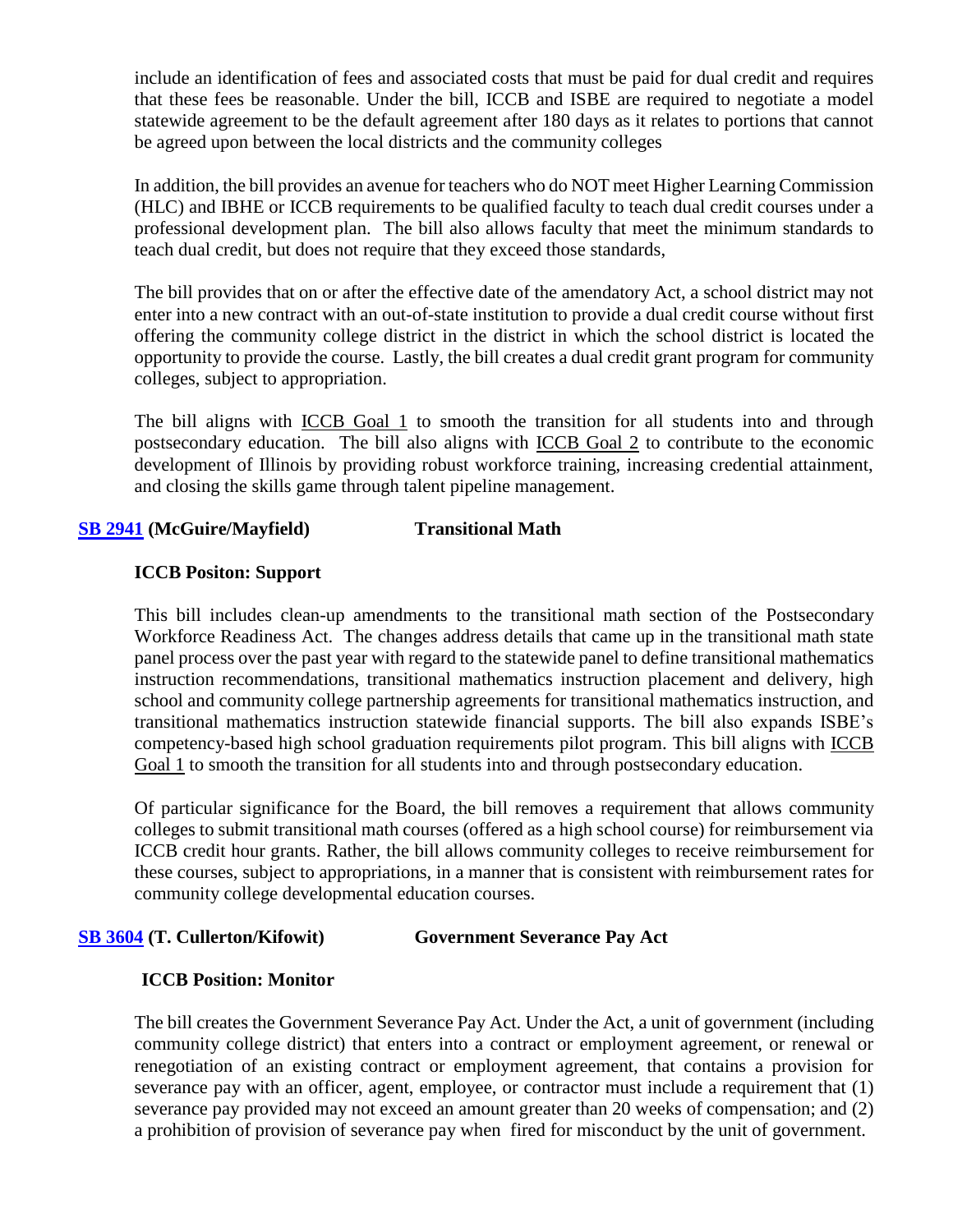## **ICCB Positon: Support**

The resolution recognizes March 18, 2018 through March 24, 2018 as Dual Credit Week at the State Capitol.

# **Pension Legislation**

**[HB 4684](http://www.ilga.gov/legislation/billstatus.asp?DocNum=4684&GAID=14&GA=100&DocTypeID=HB&LegID=109709&SessionID=91) (Martwick/Aquino) SURS Employer Contribution – Comptroller Intercept**

## **ICCB Position: Monitor**

This bill enhances the State Universities Retirement System's (SURS) ability to collect outstanding amounts owed to the System beyond statutory payment periods. The bill authorizes SURS to pursue intercepts of payments from both the State Comptroller and applicable county treasurer for 6% bills, Governor's salary bills, and other employer amounts owed to SURS by law.

## **[HB 5137](http://www.ilga.gov/legislation/billstatus.asp?DocNum=5137&GAID=14&GA=100&DocTypeID=HB&SessionID=91) (Martwick/McConchie) Optional Supplemental Defined Contribution Plan**

## **ICCB Position: Monitor**

This bill provides a low-cost, efficient, and secure optional defined contribution plan under SURS that will supplement existing retirement benefits under Tier 1, Tier 2, and the Self-Managed Plan through voluntary employee and voluntary employer contributions. A similar plan is also established for members under the Teachers Retirement System.

## **[SB 2954](http://www.ilga.gov/legislation/billstatus.asp?DocNum=2954&GAID=14&GA=100&DocTypeID=SB&SessionID=91) (Aquino/Martwick) Corrects the Governor's Salary Rule**

## **ICCB Position: Support**

This is a trailer bill to P.A.100-23 (FY2018 BIMP) regarding SURS employer contributions, requiring the employer (rather than the state) to contribute the employer normal cost of a participant's salary in excess of the Governor's salary (removing the full-time equivalent calculation), and providing that SURS may seek Comptroller intercept of any such amounts owed if not paid within 3 years. The bill makes a similar change to the full-time equivalent salary calculation in the Teachers Retirement System.

The Governor's salary rule requires employers to pay the employer normal cost (12.46% for FY 2018) on earnings in excess of the Governor's salary (\$177,500 for FY 2018), as determined on a full-time equivalent basis. The requirement that SURS convert an employee's earnings to a "fulltime equivalent basis" requires SURS to charge the employer normal cost on hypothetical earnings that were never paid to an employee.